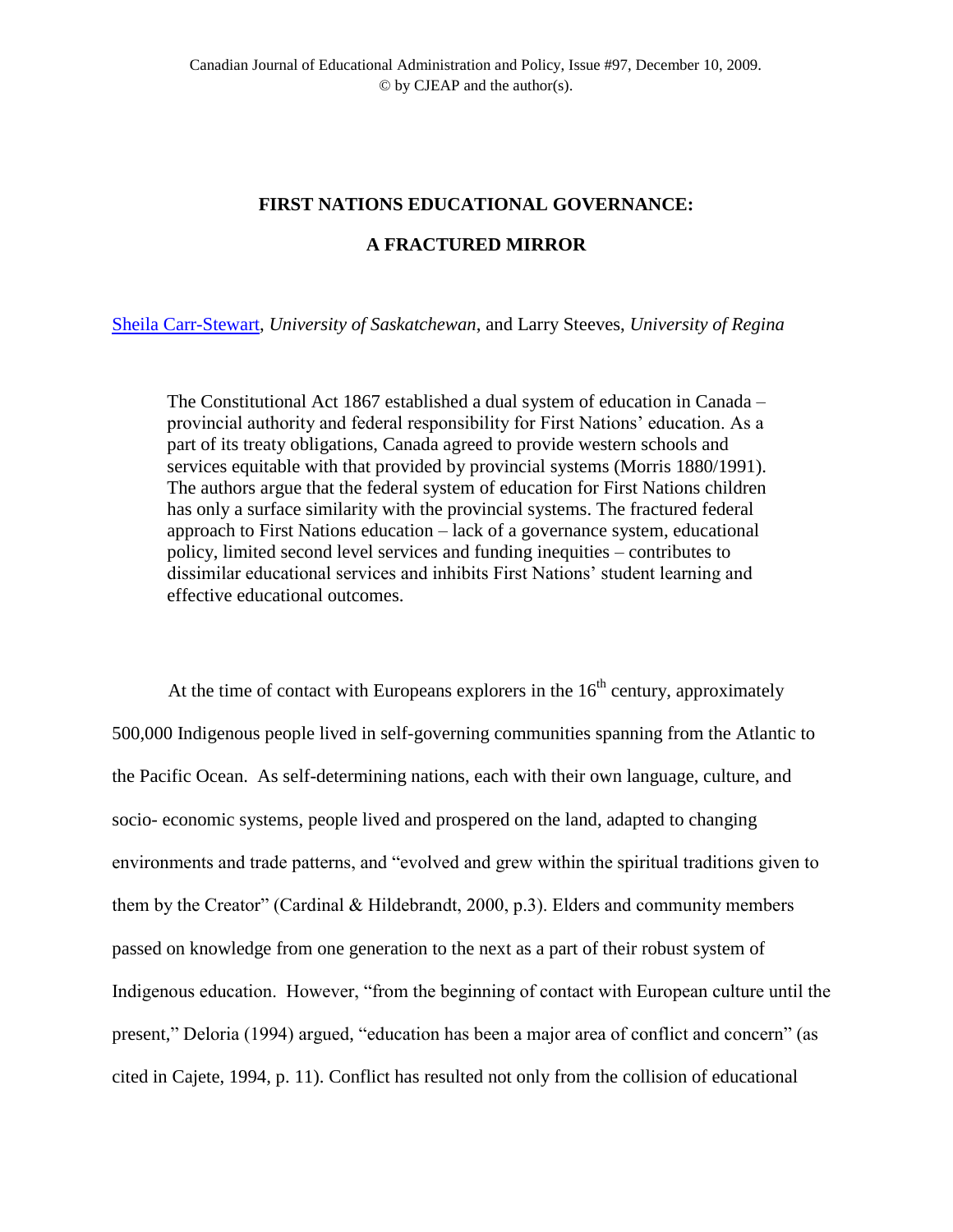practices and differing world views (Little Bear, 2000), but also from the exclusion of First Nations communities, parents, and Elders in the delivery of educational services by colonial and subsequently Canadian governments. In the nineteenth century, exclusion of parents and community members in the education of their children was a deliberate initiative by the Canadian government in order to implement its educational policy "known as that of "aggressive civilization"" (Davin Report, 1879, p. 1). The Indian Act, 1876, institutionalized the exclusion of First Nations people in the delivery of educational services. While the current Indian Act (1985) has not changed significantly in the past one hundred years in relation to education, nevertheless, policy and practice has provided an impetus for change.

### **Purpose**

The purpose of this paper is to provide a legislative and policy analysis of First Nations educational governance within Canada. While the Constitutional Ac*t,* 1982, and the numbered treaties, 1871-1910, articulated Canada and the Crown"s responsibility to provide educational services for First Nations people, the provision of education, the authors argue has lacked foresight and focus on continued improvement. Despite the federal government's intent to provide a comparable system of education to that provided by provincial systems for Canadian children, the delivery of First Nation education is a fractured image of the provincial system and does not furthermore build on the Indigenous education practices, culture and languages of Canada"s First peoples. Thus while purporting to provide a comparable education system to those established in each province the federal system is only similar on the surface – a surface marred by cracks and a lack of continuum and focus on education. Thus the federal system lacks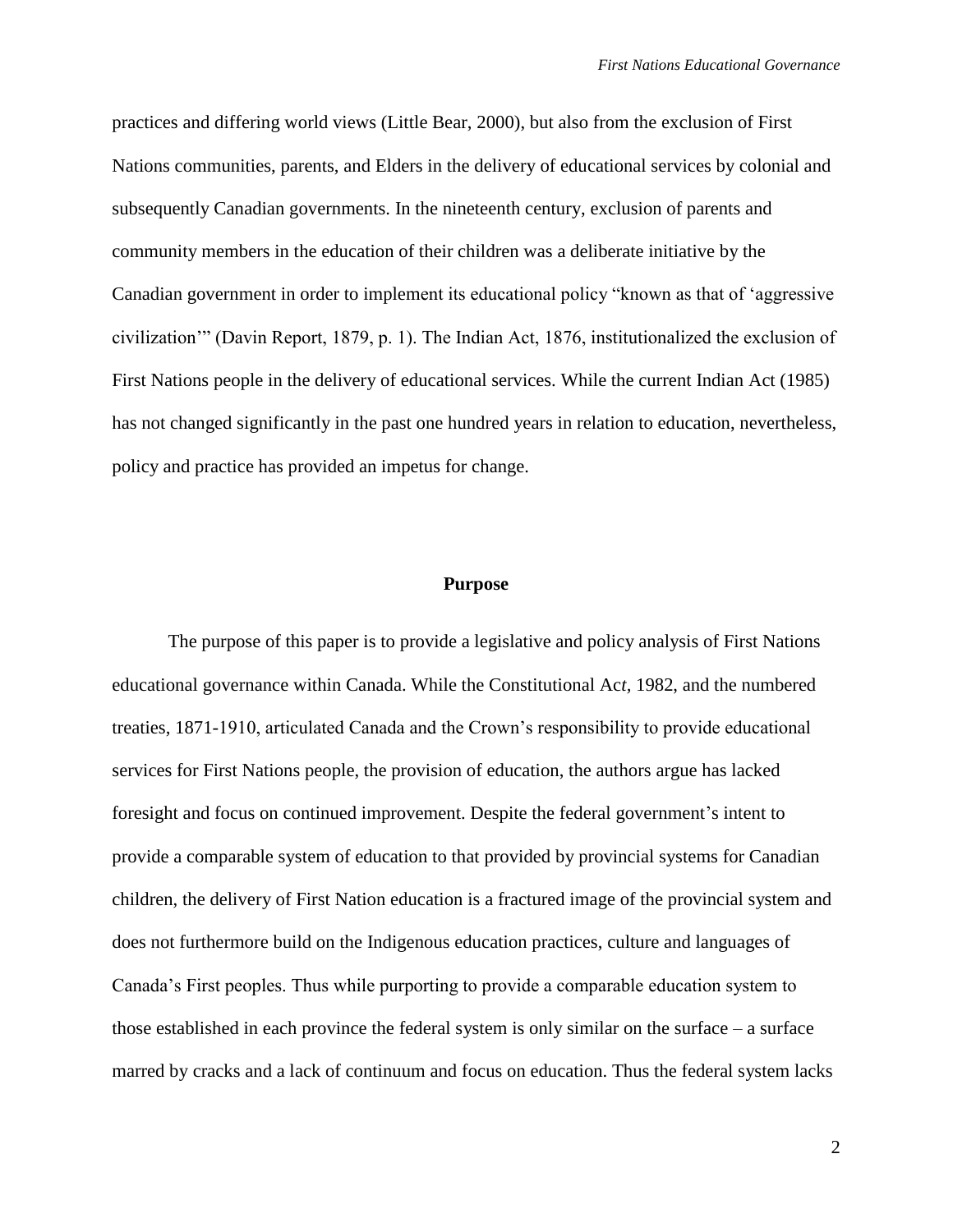governance structure(s), legislation and policies which support effective schools and enhanced student learning. Recent research focused on provincial and First Nations schools in Saskatchewan (Marshall, Steeves, & Carr-Stewart (2009) suggests that the federal funded First Nations system does not provide comparable funding levels for second level services. As a result, second level services such as student services or curriculum development and adaptation appear to be less prevalent in First Nations schools than in the Saskatchewan provincial school system. This has implications for student achievement. The *Saskatchewan Indicators Report* (2008) documents the difference in high school completion between Aboriginal and non-Aboriginal students in the province. Furthermore, the federally funded First Nations schools do not build on the Indigenous education practices, culture and languages of Canada"s First Peoples. Thus while purporting to provide a system of education comparable with that provided by the provinces the federal system of education is only similar on the surface.

The underlying reason for this fractured approach to First Nations education relates, in part, to decisions taken at the very inception of Canada as a nation. In 1867, the British North America Act (BNA) created two separate educational systems in Canada – a provincial system and a federal system of education. "In and for each Province the Legislature may exclusively make Laws in relation to Education" (s. 93), while the federal educational system for children living on reserves, stems from Canada"s responsibility for "Indians, and land reserved for Indians" (s. 91). Over the last century, each province has enacted an Education Act and associated legislation, established departments of education, professional requirements for educational practitioners, curriculum guidelines, and a variety of policy and administrative guidelines pertaining to the operation of schools. Furthermore, each province has, consistently protected its jurisdictional authority for education from the encroachment of the federal government. The decision by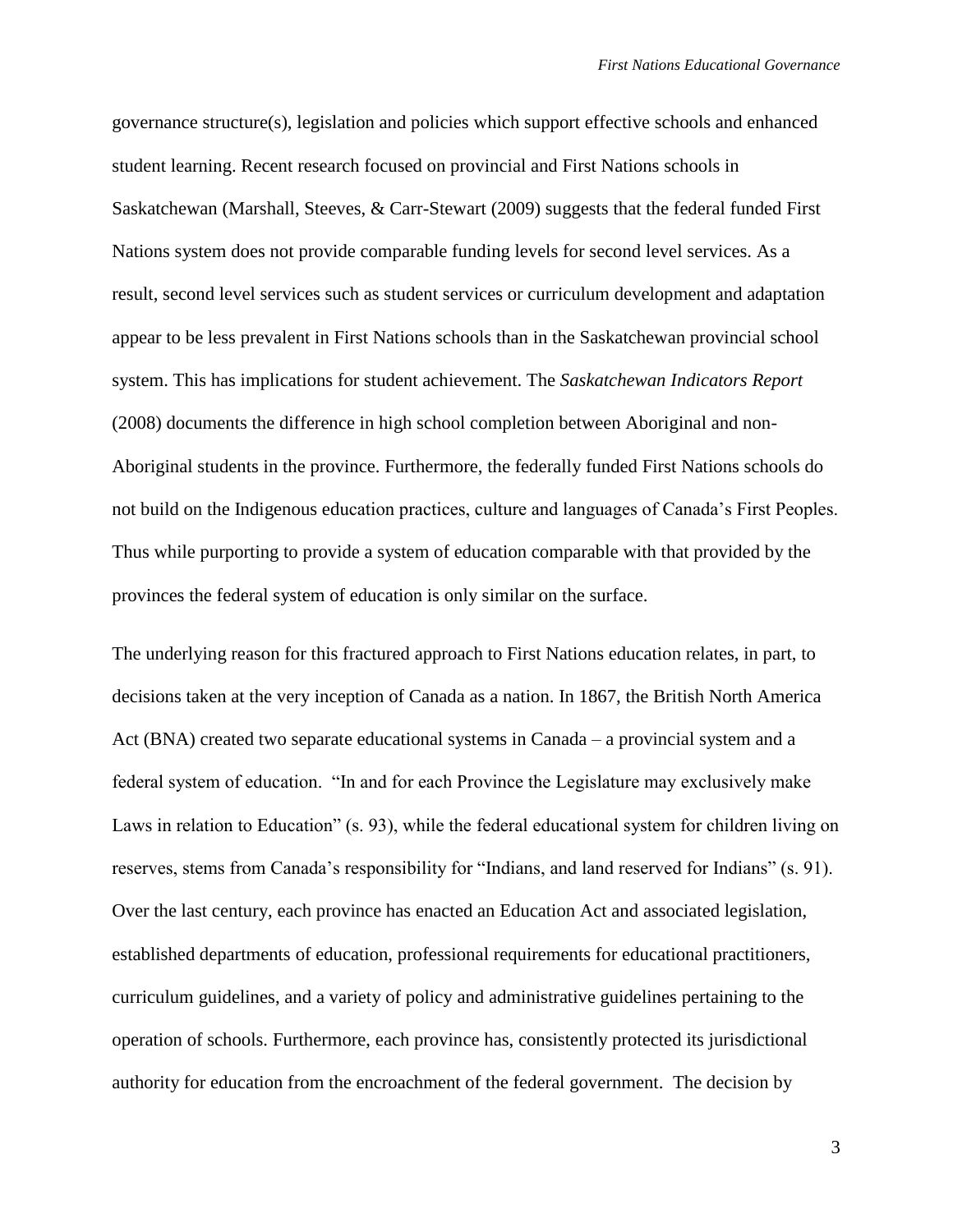federal authorities to encourage comparable systems, while not attending to legal and governance, resourcing, curriculum, or cultural issues has encouraged the development of a fractured First Nations system of education.

### **Authority for First Nations Education**

While education was not defined within the British North America Act (BNA), education was clearly within the realm of provincial jurisdiction. Uniquely however, First Nation education was not mentioned in the Act simply encompassed within the scope of the Canada's responsibility "to make Laws for the Peace, Order, and good Government of Canada" (s.91). Within this area of obligation, the federal government was identified as responsible for "Indians, and Lands reserved for the Indians" (s. 91-24). The Indian Act became the all encompassing mechanism for fulfilling Canada"s obligations (including education) in all matters related to First Nations people. Thus two education systems – a federal system for First Nations people, and provincial systems for all other Canadians – were established from the outset of the signing of the BNA. From 1867 onwards, educational delivery, standards, expectations, and modes of schooling and educational attainment were significantly different for students in each system (Barman, Hebert, McCaskill, 1996). The Indian Act*,* 1985, remains in force today and with it a fractured system that has not served the interests of First Nations children.

Unlike the provinces, the federal government did not enact any specific educational legislation, but rather relied on the Indian Act and educational guidelines established by the Department of Indian Affairs in order to carry out what Canada considered to be its constitutional obligations for educational services for First Nations people. Within the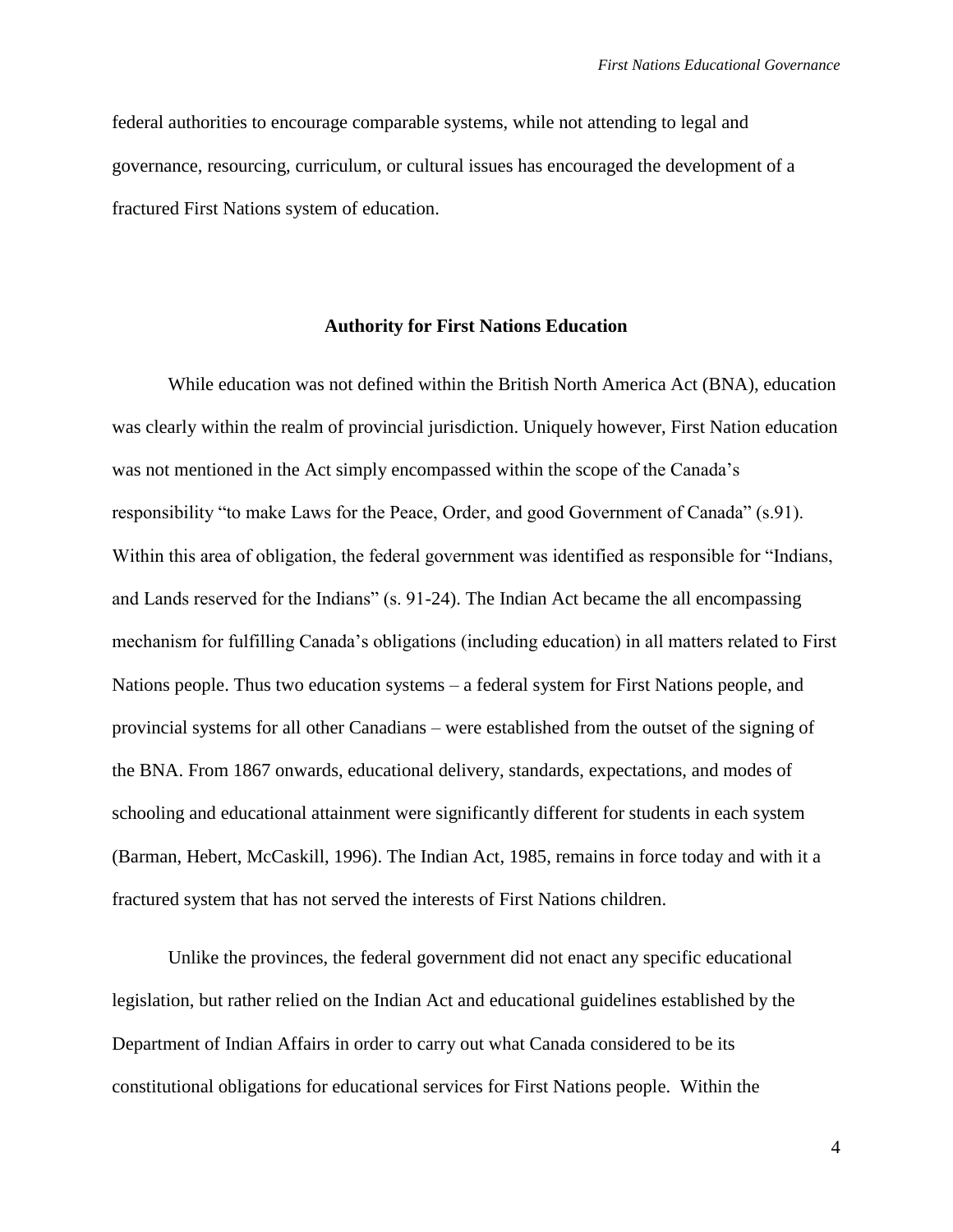parameters of the Indian Act all educational programs, services and the level of financial commitment to education were defined by the federal government. The Act limited the authority of the Chief and Council in all aspects of governance including education. Amended in 1880, the Indian Act enabled the Chief and Council, subject to Canada"s approval to establish "rules and regulations" (s.74:1-7) related to the "religious denomination of the teacher of the school established on the reserve" (s.74:1-7) and also involvement in the construction and repair of school houses. In 1886, the Indian Act enabled Chief and Council to enact "rules and regulations" in relation to "the attendance of school children between the ages of six and fifteen years" (s.76-g): an age requirement mandated by the Act despite the lack of schools on many reserves.

In 1894, an amendment to the Indian Act re-enforced Canada"s Indian educational policy of not involving parents or communities in the education of their children (s.137*)*. Canada undertook to "make regulations...to secure the compulsory attendance of children at [residential] school" in order that family ties would be "severed during the school term" (Indian Affairs, 1884, p. xiii). By the turn of the century, as a result of the federal policy of closing day schools, residential schools became the norm and "isolated [children] from their own people" (Indian Affairs, 1896, p. xxiv). The force of law was used to ensure parents complied with the edict on residential schooling: parents who prevented their children from attending were "upon summary conviction" fined, imprisoned, or both (Indian *Act* 1894*,* s. 137-2). During the 1920s, under mounting public criticism regarding the substandard schools on reserves, the federal government amended the *Indian Act* in order to address school standards. Section 9-4 stated "the Superintendent General shall have power to make regulations prescribing a standard for the buildings, equipment, teaching and discipline of and in all schools, and for the inspection of such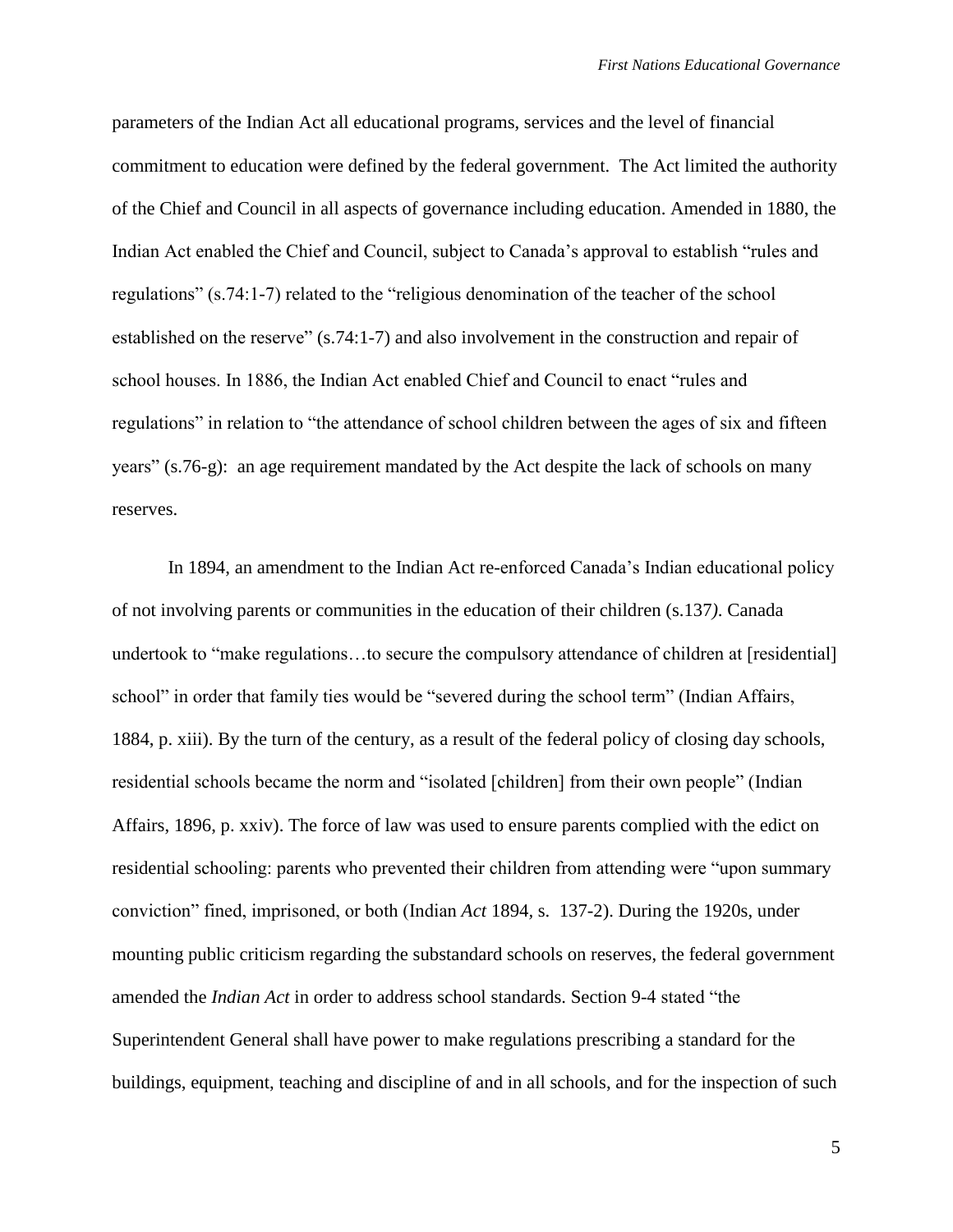schools." At the same time, the Act extended the power of the "chief and council of any band that has children in a school" to allow for "the right to inspect such school at such reasonable times as may be agreed upon [by] the Indian agent and the principal of the school" (Section 9-5).

In 1951, the Indian Act underwent significant amendments including the sections relating to education. The amended Act, Sections 113-122, related to education and specified that the Minister "may, in accordance with this Act, establish, operate and maintain schools for Indian children" (Section 114-2) as well the Minister "may enter into agreements …on behalf of Indian children" with a variety of organizations – such as provinces, school boards, religious organizations (Section 114-1).

# **Devolution of Educational Administration to First Nations Communities**

Little changed regarding the limited involvement of First Nations parents and community members in the education of their children until the 1970s. In 1969, the Liberal government unveiled the *Statement of the Government of Canada on Indian Policy*, more commonly referred to as "the White Paper." The document proposed transferring all services for First Nations people, including education, to the provinces. Reaction and resistance by First Nations communities to this document was swift and potent (Villeneuve, 2001). The White Paper served as a catalyst for First Nations action across the country as communities joined together in opposition to the proposed Government policy.

The National Indian Brotherhood (NIB), today known as the Assembly of First Nations (AFN), countered the Liberal policy paper with the document *Indian Control of Indian Education* (ICIE): a statement of educational philosophy, values, and future direction for First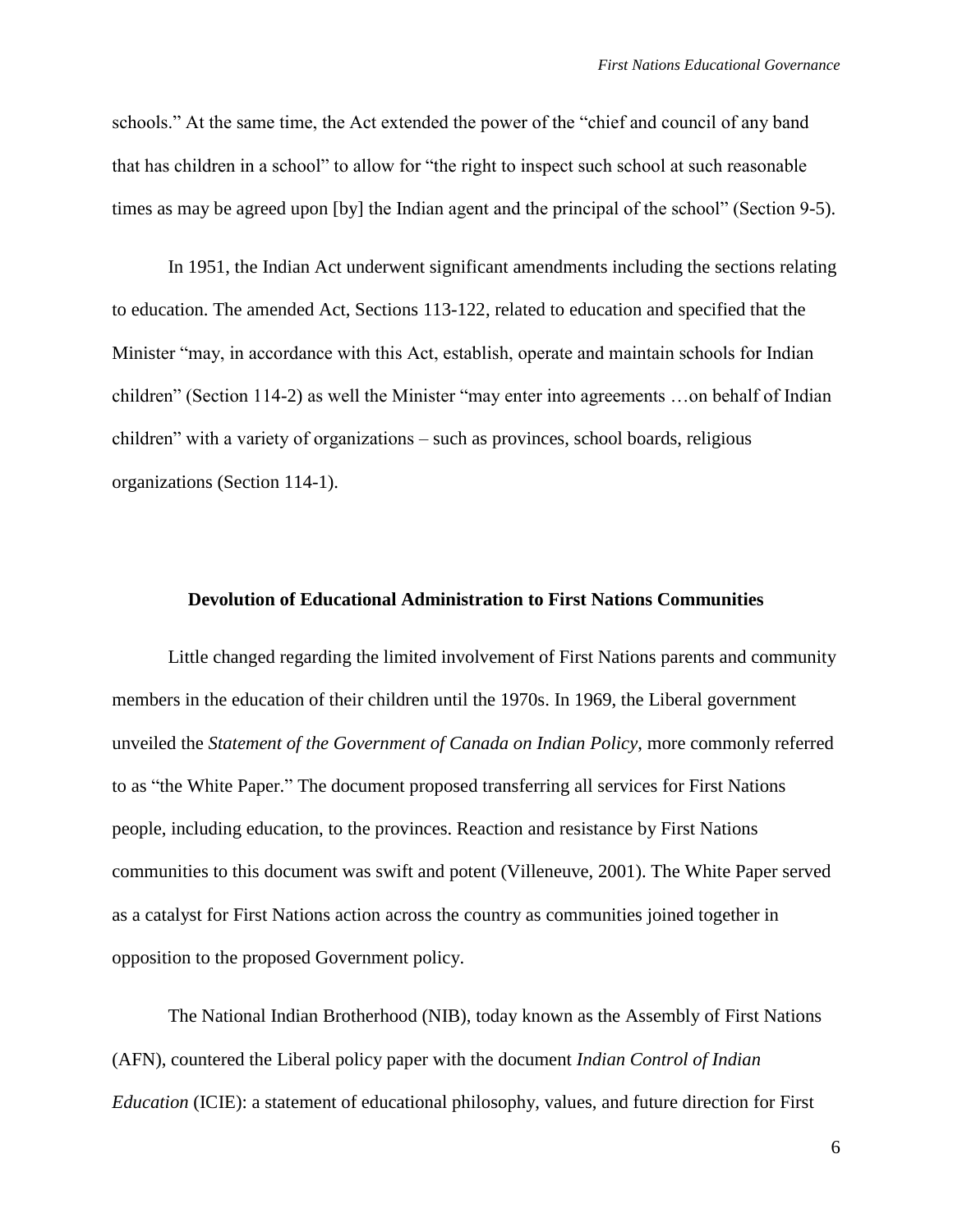Nations educational jurisdiction. *Indian Control of Indian Education* was based on the principles of local control of education and emphasized the role of parents in setting educational goals for their children. Goals, not only provided "the training necessary for students to make a good living in modern society," but also reflected the traditional role of parents and "the right of treaty Indians to choose an appropriate educational system for their children" (Henderson, 1995, p. 245).

In 1973, the Minister of Indian and Northern Affairs Canada (INAC) notified the President of the NIB that he agreed "completely with the paper"s basic position of Indian parental responsibility and local control in education in partnership with the Federal Government" (Chretien, 1973, p.1). INAC embarked upon a devolution plan to transfer educational administrative responsibility to First Nations. The transfer of schools to (for the most part) individual First Nations was accomplished within existing federal legislation, administrative arrangements, and policies without any significant increase in budgetary levels – salary costs previously required for federally employed teachers offset requirements for teachers salary at the First Nations level. Maintaining statutory responsibility for Indian education, the role of INAC became one of establishing the level of funding for schools and ensuring that annual educational statistical information was completed through the national Nominal Role – a school reporting of basic student information related to age, grade, and school attended.

Over the next thirty years, band-managed schools became the school of choice for most First Nations parents and communities. The first band-managed school was Blue Quills Native Education Centre established in Alberta in 1971. First Nations have increasingly made the decision to administer schools on their reserves: the number of band administered schools has grown from one in 1971-72 to approximately five hundred today. Despite the growth in the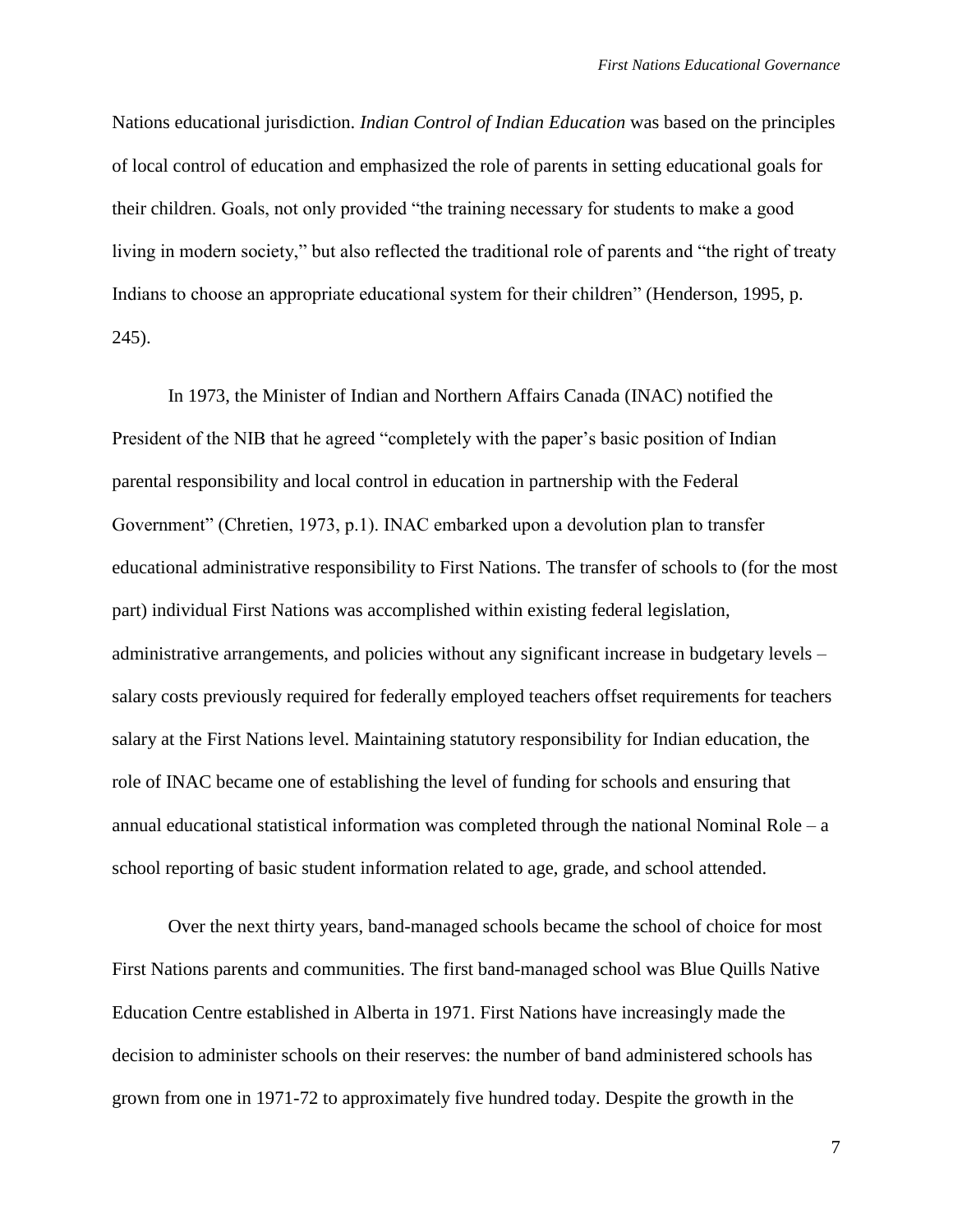number of schools and the enrolment growth of First Nations students attending locally managed First Nations schools, a number of administrative, governance, and educational issues remain.

In 2000 and in 2004, the Auditor General of Canada noted "we remain concerned that a significant educational gap exists between First Nations people living on reserves and the Canadian population as a whole and that the time estimated to close this gap has increased slightly, from about 27 to 28 years" (Auditor General, 2004, p. 1). The annual *Indian and Northern Affairs Basic Department Data 2003* reported that over the past decade high school graduation rates have decreased annually from 33.9% in 1995-1996 to 29.6% in 2001-2002 (p. 40). While many factors intertwine in this dismal picture, educational governance and administration is part of the problem as is the absence of federal educational legislation and long term educational planning.

Across Canada, from the 1970s onward, First Nations have implemented *Indian Control of Indian Education* in different ways as INAC moved to quickly transfer administration responsibility for schools to the First Nation level. INAC divested itself of teachers, educational superintendents, and other professionals as schools were devolved to First Nations. In 2002, the Department of Indian Affairs noted that what was devolved was "the specific operation of the school. What was not devolved was an [education] system which would support the school" and assist students in their educational goals (INAC, 2002, p. 5). Thus devolution resulted in the transfer of salaries for teachers, educational assistants, and school principals, for example but did not include second level services or an educational system similar to that established by provincial school boards/divisions to support those involved in the daily operation of the school. The further decision to cap federal funding at a 2% funding increase per year in effect guaranteed an inadequate funding formula for First Nations education since the cap did not take into account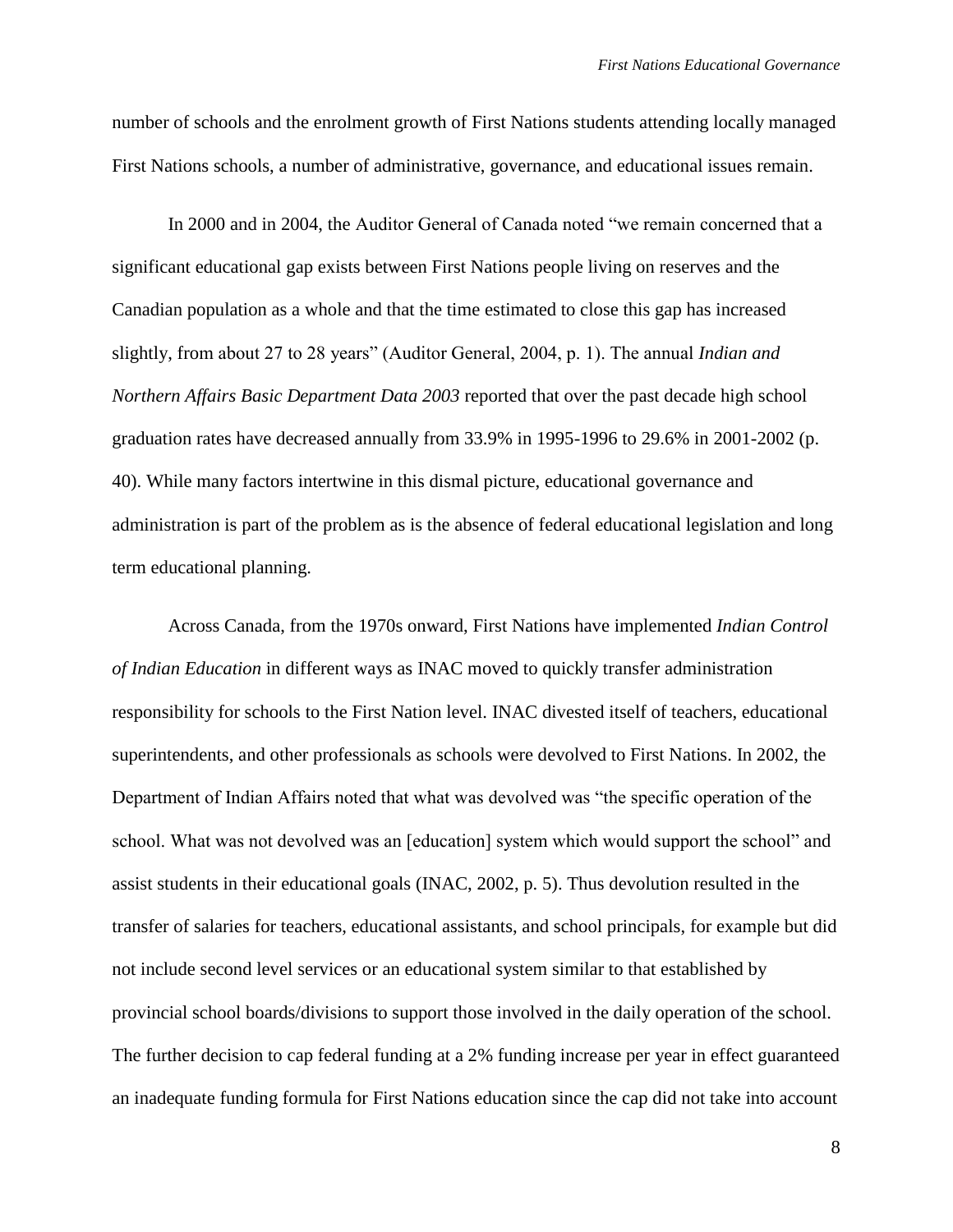cost of living increases. In effect, devolution and funding decisions helped guarantee that the fractured mirror would exist, and encouraged the maintenance of a system that does not service the interests of First Nations students effectively.

#### **Devolution and Promising Practices**

To overcome these barriers and address the needs of supporting schools both from an educational administrative and a student service focus, a number of initiatives have been undertaken by First Nations across Canada. In 1997, nine Mi"Kmaq Chiefs and the Minister of Indian Affairs signed *An Agreement with Respect to Mi'Kmaq Education Nova Scotia*, and subsequent provincial and federal legislation enabled the Mi"Kmaq to opt out of the Indian Act and gain jurisdiction over primary, elementary, and secondary educational programs and services. The agreement supports the delivery of culturally relevant curriculum, First Nations educational governance and administrative structures, and supports a fair, open and transparent educational regime and accountability mechanisms – all supported by appropriate INAC funding. Thus empowered by both federal and provincial legislation as well as funding, the Mi"Kmaq have the capacity to provide full educational services to support both students and teachers. The Mi"Kmq structure ensures the involvement of parents and the local community in the on-going delivery and organization of educational services.

A similar situation developed in British Columbia. In 2006, the signing of the *Tripartite Educational Jurisdiction Framework Agreement* between the First Nations Education Steering Committee, British Columbia, and the federal government established a similar mechanism for the administration of First Nations education in British Columbia. It was noted by the Minister of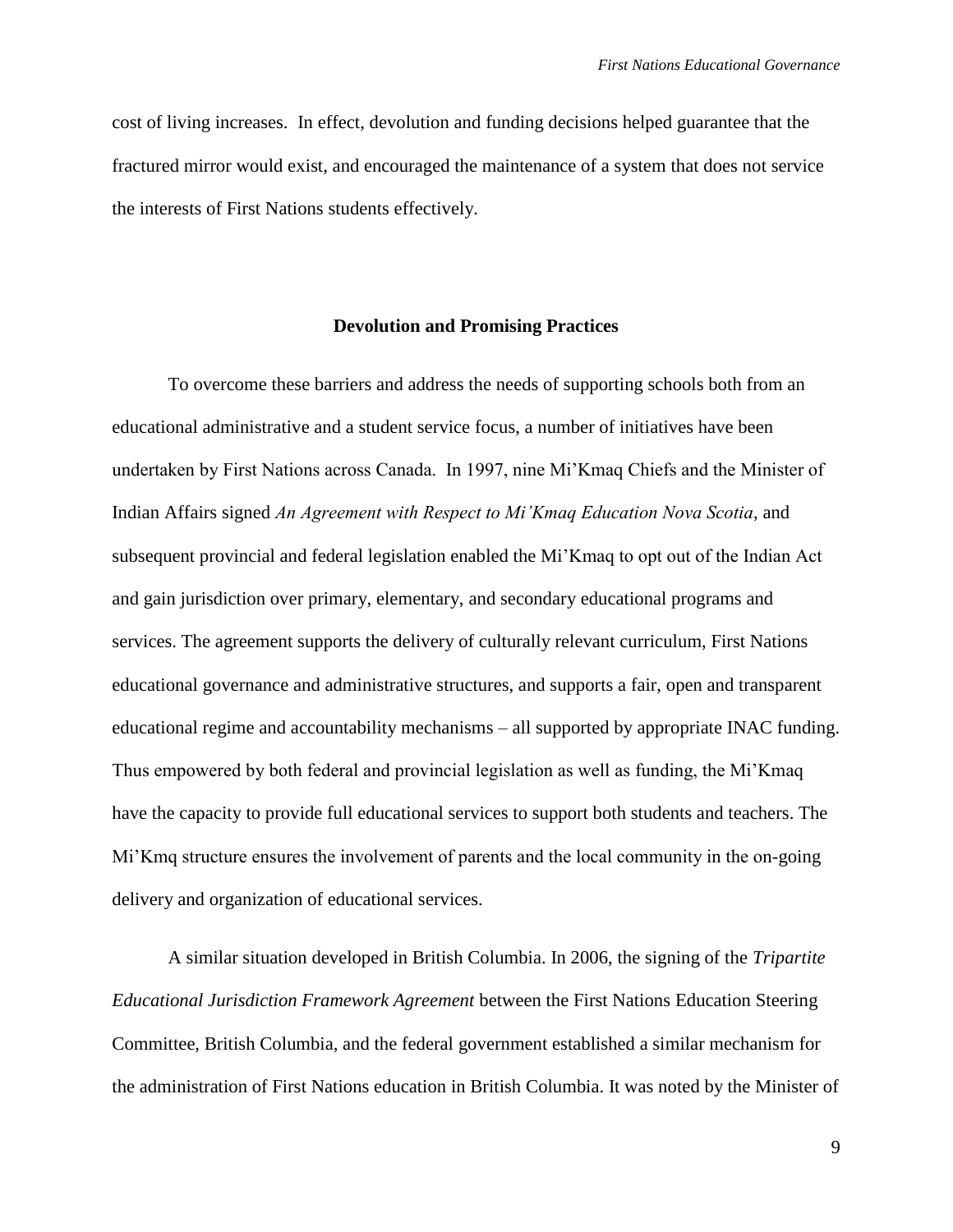Indian Affairs at the occasion of the signing that the Agreement "is a major step toward our goal of closing the education gap between Aboriginal and non-Aboriginal students" (INAC, 2006, p.1). Chief Negotiator for the First Nations Education Steering Committee, Nathan Matthew stated "the agreement also strengthens the framework for the provision of high quality, relevant education for First Nations students in British Columbia" (p. 1). Research supports these initiatives. Richards (2008) argued that the quality of schools and students' educational experience makes a positive difference regarding student achievement. Similarly, Grissmer and Flanagan (2006) suggested that both the level of expenditures per pupil as well as its allocation, affected student achievement levels. Related research "also suggested that the provision of enhanced support in areas such as student or special education services results in enhanced student learning" (Yorkton Tribal Council, 2009).

### **The Numbered Treaties**

An essential aspect of any discussion related to First Nations education must include the numbered treaties. The numbered treaties formal contractual agreements between the Crown and First Nations, delineated the terms under which First Nations agreed to share their traditional lands with the newcomers. The numbered treaties entered into between Canada on behalf of the Crown and prairie First Nations, 1871-1899, spelled out the obligations of the two parties – both the Crown and First Nations. Each of the numbered treaties identified the responsibility of the Crown to provide educational services. The Numbered Treaties each established the treaty right to education for treaty First Nations people. Treaty 6 signed in 1876 stated: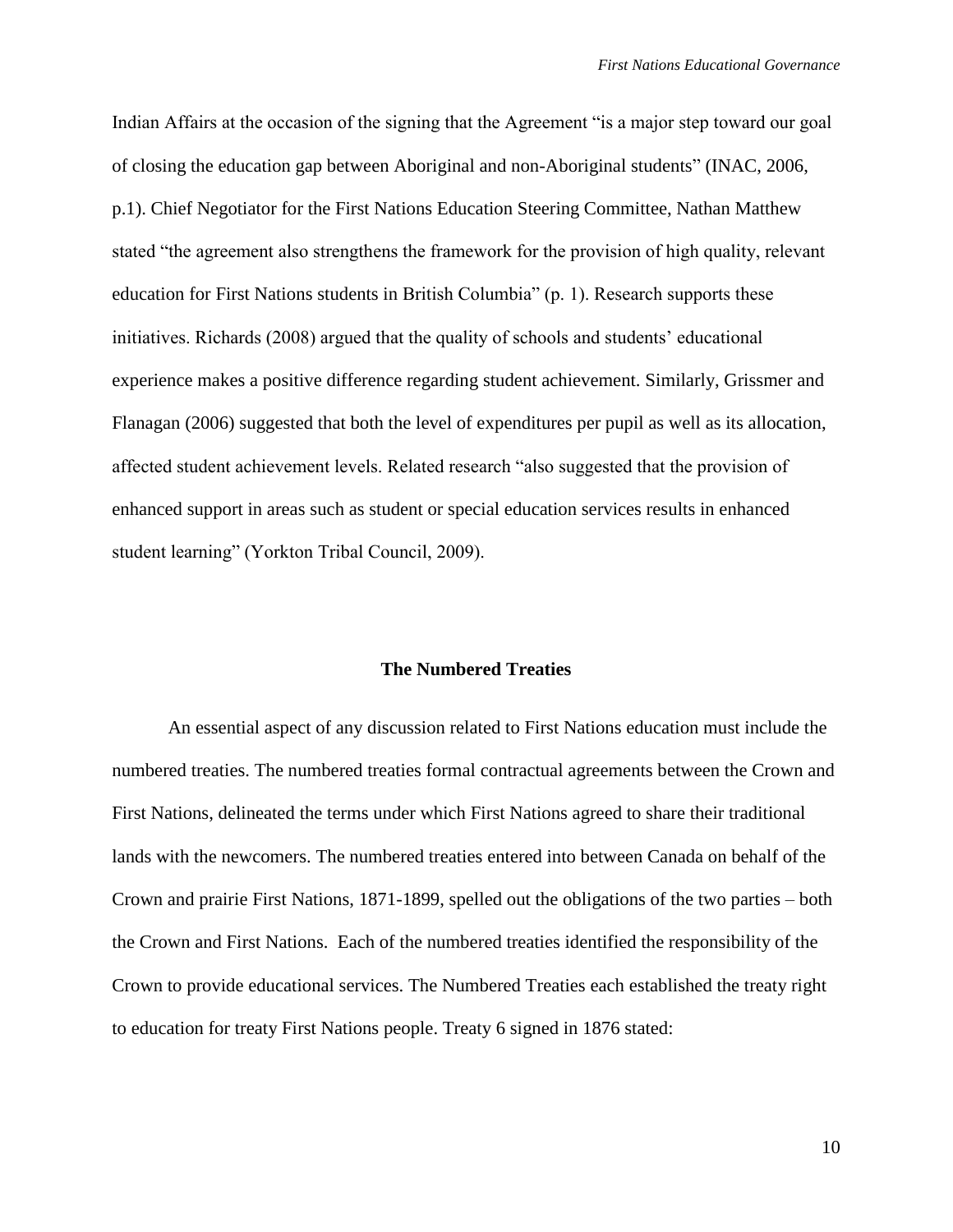Her Majesty agrees to maintain schools for instruction in such reserves hereby made, as to her Government of the Dominion of Canada may seem advisable, whenever the Indians of the reserve shall desire it. (Morris, 1880/1991, p. 353)

Despite the Crown and Canada"s obligation to provide education as a treaty responsibility, it has been the federal government's long standing policy and practice to deliver educational services within the context of its own legislation boundaries – the Indian Act. Since the signing of the numbered treaties, First Nations have consistently demanded, to no avail, that educational services be provided within the *spirit and intent* of the treaties they negotiated with the Crown (Treaty 7 Elders and Tribal Council, 1996, p. 1). Member nations of Treaty 6 in Alberta joined together to establish *A Vision of Educational Change: A Strategic Plan for the Future Success and Well-being of Treaty Six Students* (2001). In part, First Nations within Treaty 6 in Alberta pursued shared services to better serve their students while each Nation maintaining responsibility for the overall delivery of education – an attempt to organize educational delivery within treaty boundaries. The Treaty 7 Management Corporation provides advisory educational services to member nations in a variety of areas including the enhancement of educational services and "representing Treaty 7 First Nations equally and equitably on a national level by bringing forth a Treaty 7 perspective on educational issues" (Treaty 7 Management Corporation, n.d.).

In Saskatchewan, partnerships between First Nations and provincial divisions/boards reflect the differing priorities and circumstances of the Nations. The Whitecap Dakota/Sioux First Nations and the Saskatoon Public School Division have entered into an agreement related to integrated professional development, student services, and curriculum development. In North Battleford, the public and separate school boards, the North Battleford Tribal Council, the Saskatchewan Ministry of Education, and Indian and Northern Affairs Canada have entered into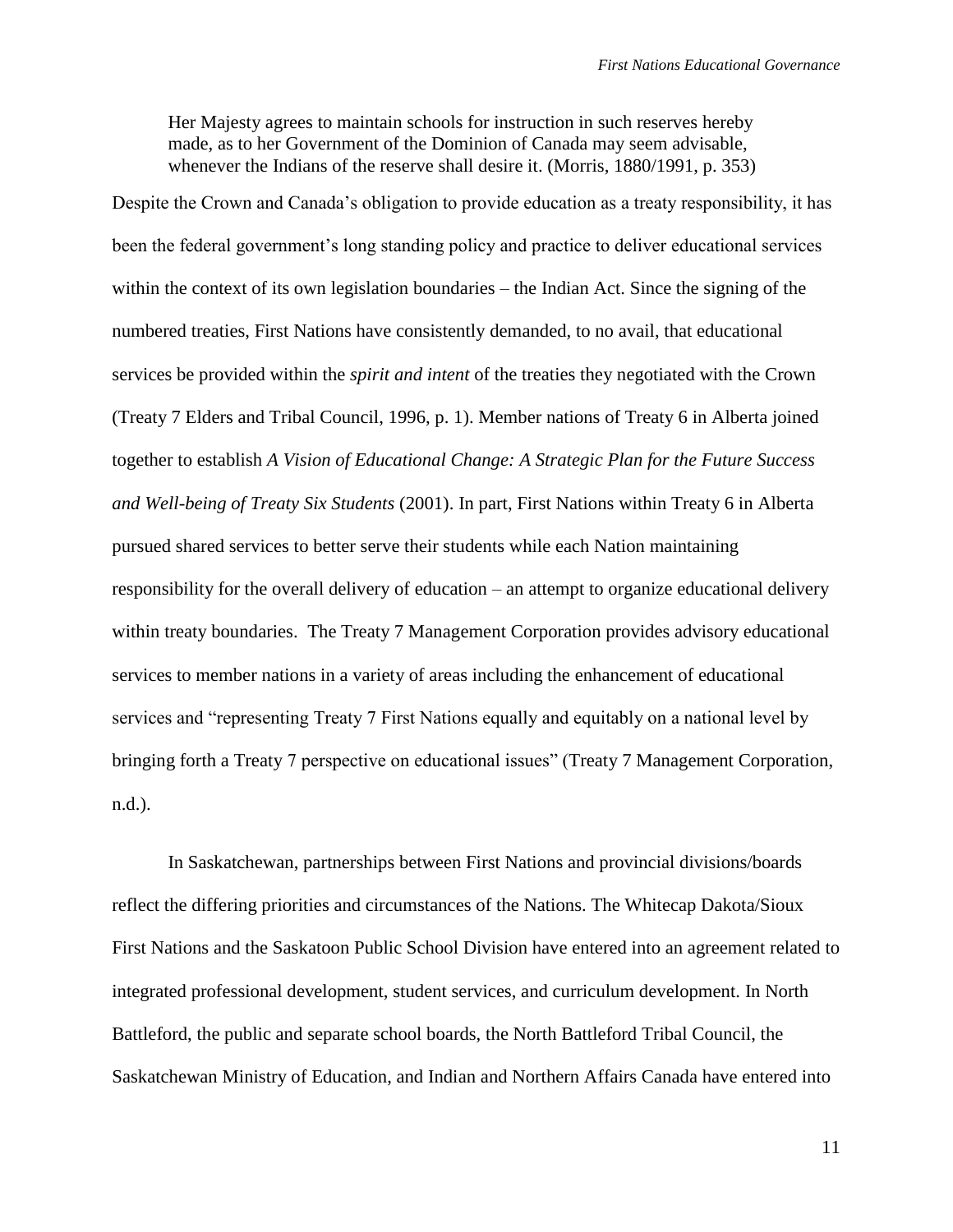a funding arrangement to operate Sakewew First Nations High School within the city for urban Aboriginal and on-reserve students. In the eastern part of the province, an agreement between Victoria Elementary School, a provincial school in the town of Kamsack, and Keeseekoose First Nation School provided for joint in-service for teachers, student exchange days, and the involvement of Elders in each school. In the north of the province, Prince Albert Grand Council provides student services for member Nations while each Nation retains overall responsibility for the staffing and running of their school on their reserve. The Yorkton Tribal Council through its Education Office provides supervisory services, instruction activities, and professional development initiatives for its member schools.

Educational initiatives across Canada whether within legal frameworks such as the Mi"Kamq Educational Act or partnerships between school systems, illustrate a growing recognition and demand for a focused and encompassing array of second level support to First Nations schools. School administration and support services are a vital part of providing effective and meaningful school environments for all children. A recent case study conducted by Marshall, Steeves, and Carr-Stewart (2009), *Improving Student Learning: A Study of the Contribution of Enhanced Second-Level Services within the Yorkton Tribal Council in Relation to the Saskatchewan Pre-kindergarten to Grade 12 Educational System, compared second level* educational services delivery by the Yorkton Tribal Council and the Prairie Valley School Division. Services such as professional development activities, supervisory services related to program/curriculum and instruction, as well as student services – special education/speech pathology and other psychological services – were compared. Adjusting for differences in fiscal year and accounting line items, funding spent on second level services for First Nations schools within the Yorkton Tribal Council was \$280 per student compared to \$379 per student in the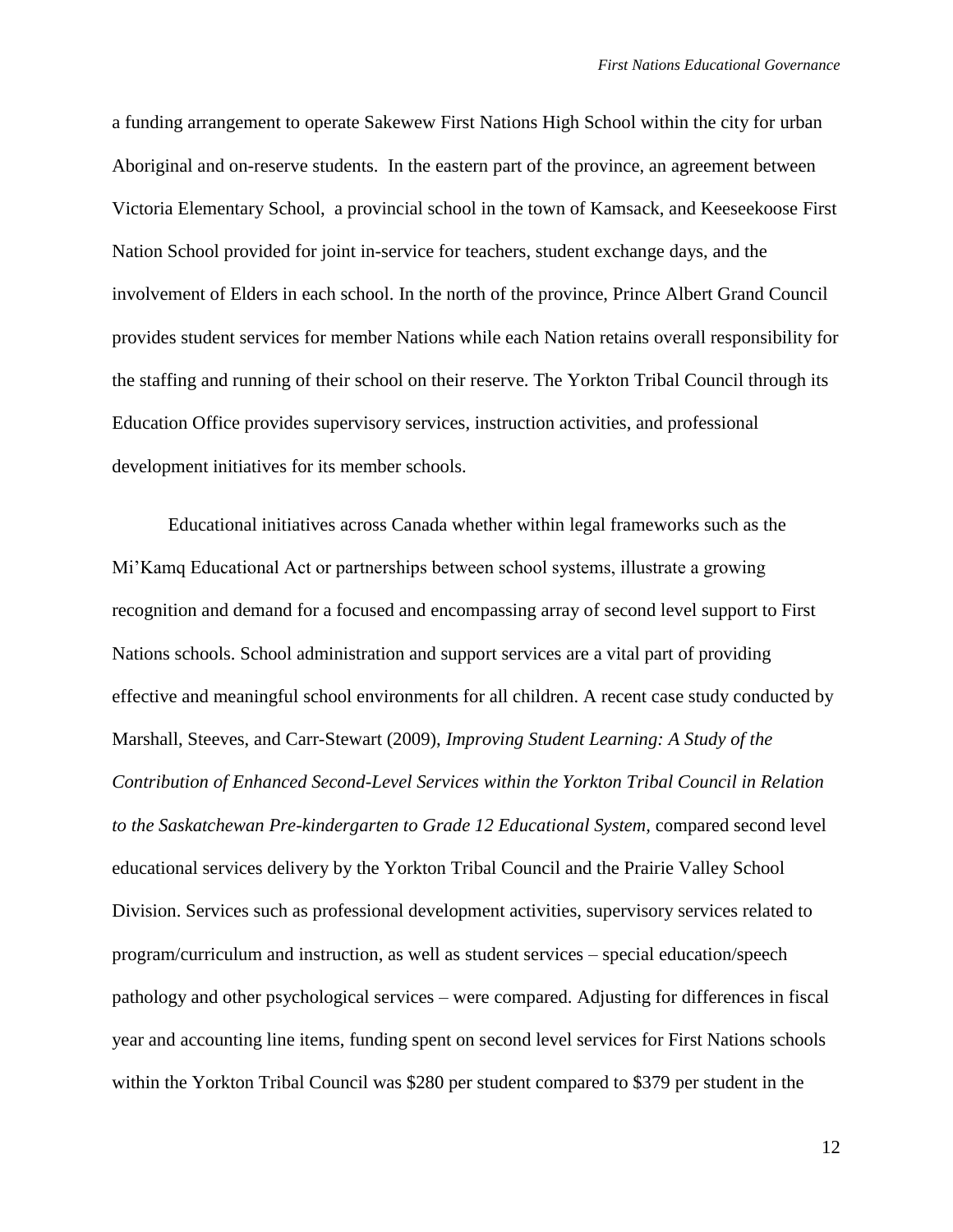provincially operated Prairie Valley School Division. This study argued that Yorkton Tribal Council would need 46.9% more in the budget to match provincial second level services for students attending First Nation schools (Yorkton Tribal Council, 2009).

Recommendations from the Yorkton Tribal Council (2009) study suggested the need for additional funding that could support an increased focus on culturally appropriate curriculum instruction. In addition, the Yorkton Tribal Council recommendations suggested that improved funding was necessary for capacity building and enhanced accountability at the community, teacher, and administrative levels. Other recent research (Richards, 2008; Saskatchewan 2008) highlighted the existence of lower levels of academic and educational attainment among the Aboriginal students in British Columbia and Saskatchewan. Similar research in Canada (Bell et al., 2004; Fulford, Moore, Daigle, Stevenson, Tolley, & Wade, 2007) has supported these findings, arguing that strong leadership and governance structures, improved curriculum and instruction, and appropriate levels of funding are essential factors in fostering strong First Nations schools and positive student achievement.

## **Conclusion**

This paper has argued that decisions with respect to the governance and funding by the federal government have created a fractured mirror that has negatively impacted First Nations education. In order to improve student achievement among First Nations children it is essential to provide support for First Nations schools that transcend the simple act of transferring teacher salaries. If the interests of First Nations children are to be effectively served, more must be done. Over the last century, provincial initiatives including education departments, governance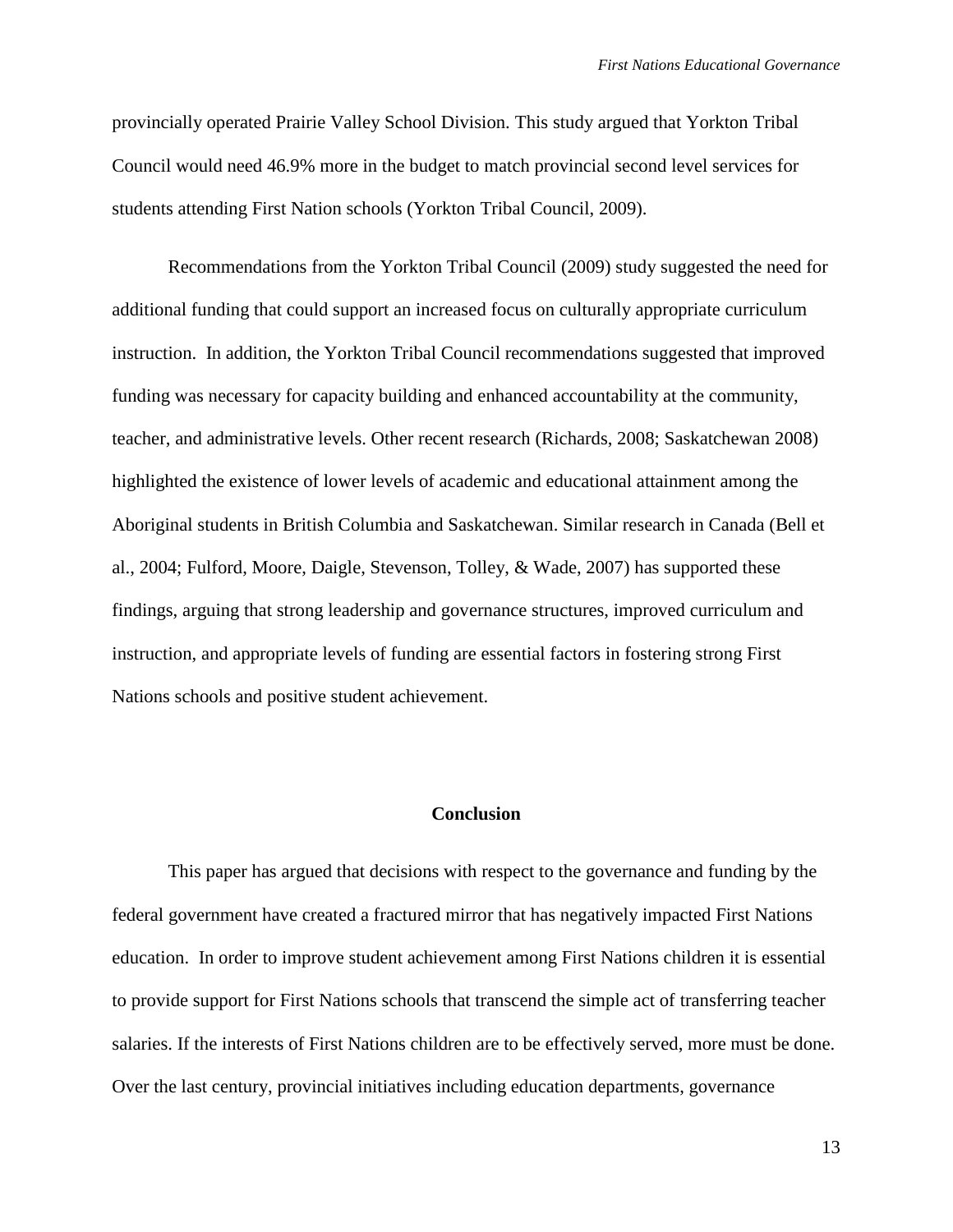structures, legal structures, and educational initiatives have established a quality education system for Canadian children. The same is necessary for First Nations children. A governance and administrative structure which supports local control and parental involvement is no less required and needed at the First Nations level. If the fulfillment of the promises of the numbered treaties to provide educational services "equitable with the whites" is to be fulfilled then "highly effective governance structures…stable leadership, long-term planning, and strategic alignment of available resources towards" First Nations educational goals are essential (Bell et al., 2004, p. 13). Canada must move beyond simply espousing comparable services and fulfill its Constitutional and treaty obligations to provide educational structures, services, and legal parameters equitable with provincial frameworks and commitment to student achievement. Only by meeting these commitments do First Nations children have a realistic opportunity of experiencing the same learning opportunities available within provincial systems of education. Only then can the fractured mirror be reconciled. Only then can First Nations people receive the educational commitments that were promised in the treaties.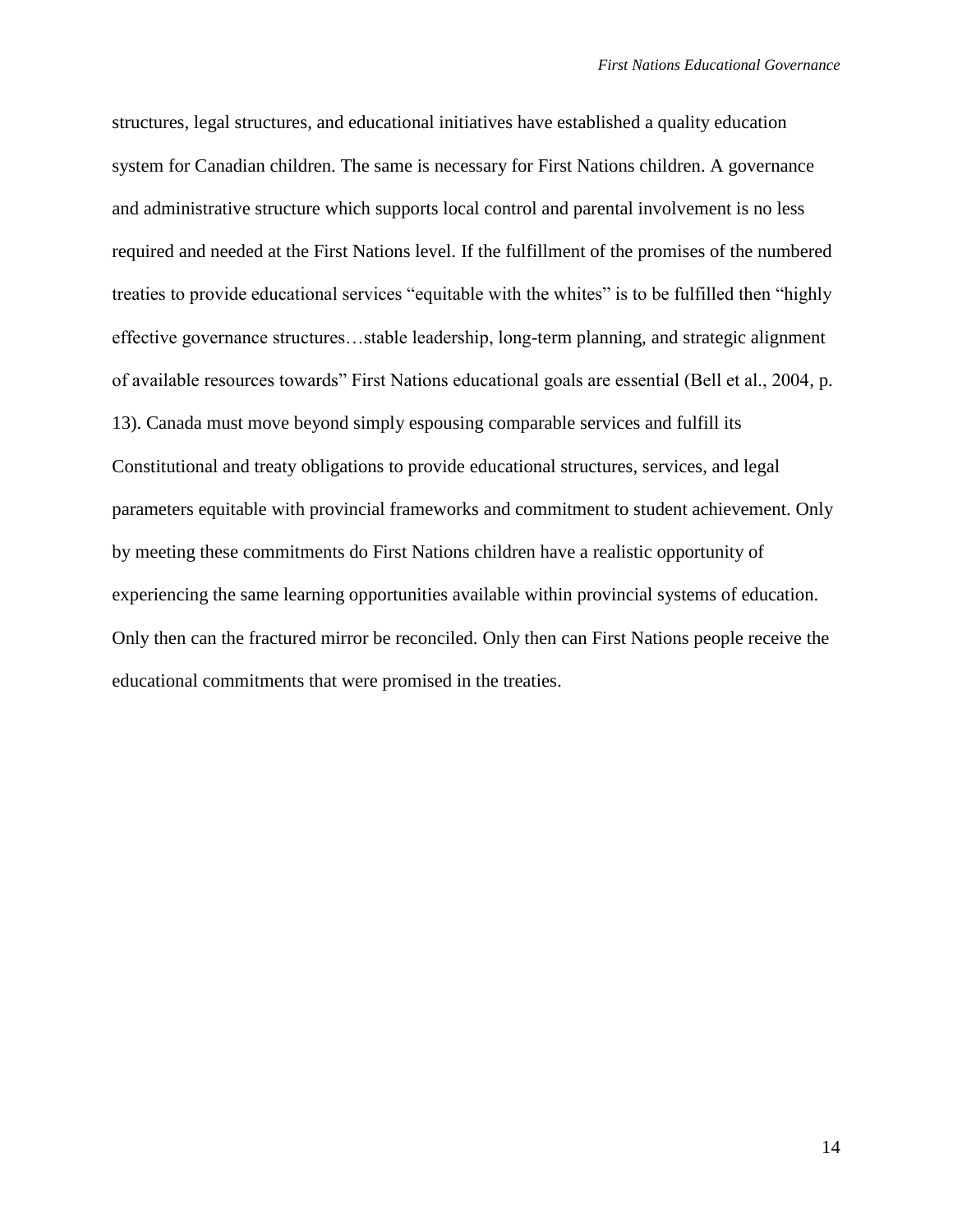### **References**

- Auditor General of Canada. (2004). *Indian and Northern Affairs Canada – Education program and post-secondary student support.* Retrieved November 24, 2004 from http://www.oagbvg.gc.ca/domino/reports.nsf/html/2004ll05ce.html
- Barman, J., Hebert, Y., & McCaskill, D. (1996). (Eds.). *Indian education in Canada, Volume 1: The legacy*. Vancouver: UBC Press.
- Bell, D., Anderson, K., Fortin, T., Ottmann, J., Rose, S., Simard, L., et al. (2004). *Sharing our success ten case studies in Aboriginal schooling*. Kelowna, BC: Society for the Advancement of Excellence in Education.
- Cardinal, H., & Hildebrandt, W. (2000). *Treaty Elders of Saskatchewan: Our dream is that our peoples will one day be clearly recognized as nations*. Calgary: University of Calgary Press.
- Chretien, J. (1973). Letter to George Manuel, President National Indian Brotherhood.
- Deloria Jr., V. (1994). Foreword. In G. Cajete, *Look to the mountain (*pp. 11-15). Skyland, NC: Kivaki Press.
- Davin, J. (1879). *Report on industrial schools for Indians and Half-Breeds*. Ottawa: Author.
- Fulford, G., Moore Daigle, J., Stevenson, B., Tolley, C., & Wade, T. (2007). *Sharing our success more case studies in Aboriginal schooling*. Kelowna, BC: Society for the Advancement of Excellence in Education.
- Grissmer, D., & Flanagan, A. (2006). *Improving the achievement of Tennessee students: Analysis of the National Assessment of Education Progress*. Santa Monica, CA: Rand.
- Henderson, J. (1995). Treaties and Indian education. In M. Battiste & J. Barman (Eds.), *First nations education in Canada: The circle unfolds* (pp. 245-261). Vancouver: UBC Press.
- Indian and Northern Affairs Canada. (2006). *Tripartite education First Nations jurisdiction framework agreement*. Ottawa: Author.
- Indian and Northern Affairs Canada. (2003). *Basic Department data 2003*. Ottawa: Author.
- Indian and Northern Affairs Canada. (2002). *Interim report joint INAC/Treaty First Nations educational review*. Edmonton: Author.
- Indian and Northern Affairs Canada. (1896-1940). *Annual report*. Ottawa: Author.
- Little Bear, L. (2000). Jagged worldviews colliding. In Marie Battiste (Ed.), *Reclaiming Indigenous voice & vision.* Vancouver: UBC Press.
- Morris, A. (880/1991). *The treaties of Canada with the Indians of Manitoba and the North-West Territories including the negotiations on which they were based*. Calgary: Fifth House.